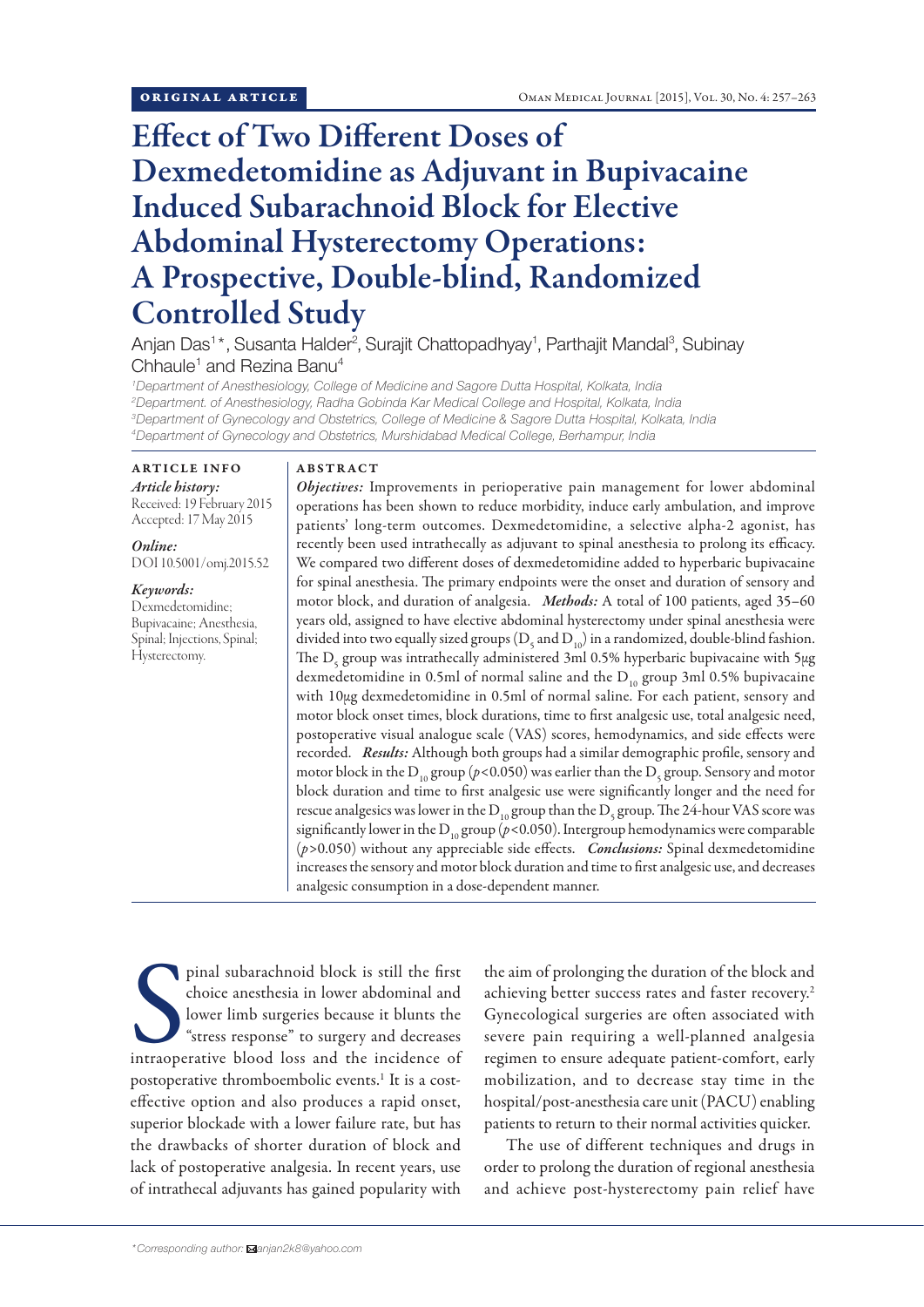been studied.3 Opioids are commonly administered as an adjuvant, but urinary retention, respiratory depression, pruritus, and, occasionally, severe nausea and vomiting may limit their use.<sup>4-7</sup>

Other classes of drugs such as epinephrine,<sup>8</sup> neostigmine, $^9$  magnesium, $^{10}$  midazolam, $^{11}$ ketamine,<sup>12</sup> and clonidine<sup>13</sup> have been added to intrathecal local anesthetics in an attempt to prolong analgesia and reduce the incidence of adverse events.

Dexmedetomidine, a highly selective alpha-2 adrenoceptor agonist with sedative and analgesic properties has been found to reduce the anesthetic requirements during general anesthesia.14 It has been found to exert its analgesic actions both at the spinal and supraspinal levels.15

A significant prolongation in the duration of sensory and motor block with dexmedetomidine used as an intrathecal additive for 0.5% heavy bupivacaine has been demonstrated previously.16 Previous studies have described the intrathecal use of dexmedetomidine in a wide range  $(2-10\mu g).$ <sup>17-20</sup>

To compare the subarachnoid block characteristics (onset and duration of sensory and motor block) 5µg and 10µg dexmedetomidine was added to 15mg 0.5% hyperbaric bupivacaine given intrathecally for spinal anesthesia. Our study also sought to assess the need for postoperative analgesia and if there was any increase in dexmedetomidinedose dependent side effects.

#### METHODS

A total of 100 adult patients were randomly allocated to one of two treatment groups (n=50 in each group) using a computer-generated random number list. Female patients with American Society of Anesthesiologists (ASA) physical status classification I & II, aged 35–60 years assigned to undergo elective abdominal hysterectomy under spinal anesthesia were included in the study. Patients were excluded if they refused to take part in the study, had any known allergy or contraindication to bupivacaine or dexmedetomidine, or any hepatic, renal, or cardiopulmonary abnormality, tuboovarian mass with ascites, alcoholism, diabetes, spinal cord deformities, bleeding diathesis, local skin site infections, or were on long-term analgesic or anticoagulant therapy.

Depending on their assigned group, patients received 5μg  $(D_{5}$  group) or  $10 \mu$ g  $(D_{10}$  group)



Permission to perform the study was given by the institutional ethics committee, and written informed consent was taken from each patient.

In preoperative assessment, patients were asked about any history of drug allergy, previous operations, or prolonged drug treatment. General and systemic examinations and assessment of the airway were performed and patients were asked to fast for a minimum of six hours before the operation. All patients received diazepam 10mg orally the night before surgery as per preanesthetic check-up direction. Patients also received ranitidine 150mg orally the night before surgery and the following morning.

All patients were clinically examined in the preoperative period, when the whole procedure was explained. All patients underwent tests to determine the following: hemoglobin concentration, total and differential leukocyte count, erythrocyte sedimentation rate, platelet count, blood sugar, blood urea, creatinine, and liver function. A 12 lead electrocardiogram (ECG) and chest X-ray were also taken. On entering the patient in the operative room, standard intraoperative monitors were attached (ECG, pulse oximeter, non-invasive blood pressure) and baseline parameters were recorded using a Philips IntelliVue MP20 monitor. The patients were preloaded with Lactated Ringer's solution 10ml/kg.

The anesthetic technique was standardized for all patients. Patients were in a seated position for lumbar puncture at the L3-L4 intervertebral space in median approach with a 26 Gauge spinal (Quincke) needle using aseptic precautions.

The  $D_{\rm s}$  group received intrathecal injection of 0.5% hyperbaric bupivacaine 15mg (3ml) with dexmedetomidine 5μg injection (0.5ml Dextomid 100μg/ml; Neon Laboratories Ltd, Mumbai, India) which was diluted with normal saline to 5ml (10μg/ ml) and 0.5ml (5μg) of this solution was added to 3ml bupivacaine with a 1ml syringe. The  $D_{10}$  group received intrathecal 0.5% hyperbaric bupivacaine 15mg (3ml) with dexmedetomidine 10μg injection (0.5ml of dexmedetomidine was diluted with normal saline to  $2.5$ ml  $(20\mu g/ml)$  and  $0.5$ ml  $(5\mu g)$  of this solution was added to 3ml bupivacaine with a 1ml syringe). For blinding purposes, the final volume of injected drug was kept constant at 3.5ml for both the groups and the solutions were prepared by resident

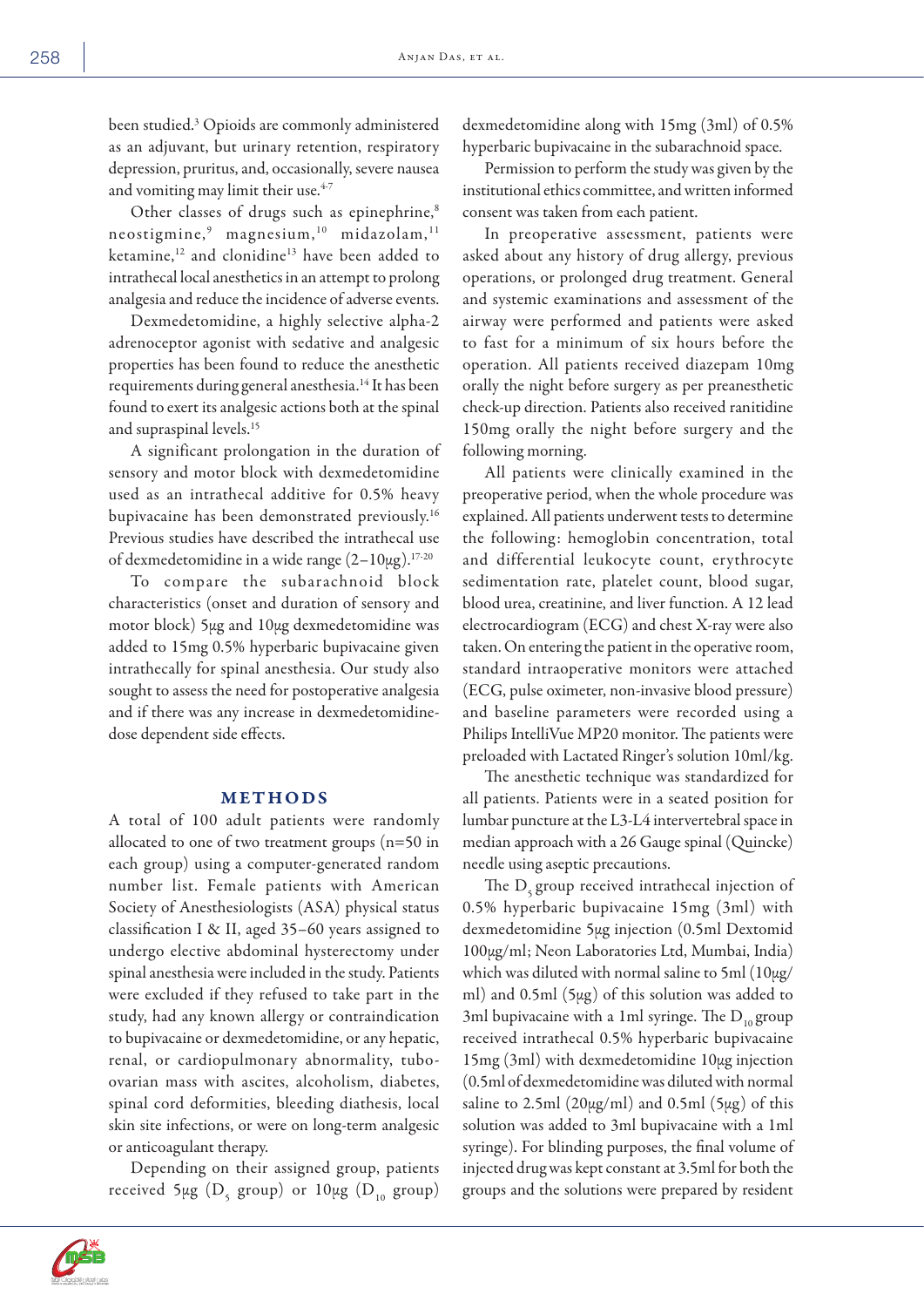doctors not taking part in the study. Intrathecal injection was given over approximately 10 seconds. Patients were made to lie supine immediately after the injection.

Oxygen (2L/min) was administered via a mask if the pulse oximeter reading decreased below 90%. Any decrease in systolic blood pressure (SBP  $\langle 100 \text{mmHg} \rangle$  or a drop greater than 20% from baseline value was considered as hypotension and SBP*<*90mmHg was treated with slow intravenous (iv) mephentermine 6mg, which was repeated after five minutes if SBP was not corrected. Tachycardia was defined as a heart rate (HR) greater than 100 beats per minute (bpm) and bradycardia when HR was less than 60bpm. When HR fell below 50bpm atropine 0.5mg iv injection was administered. The incidence of adverse effects, such as nausea, vomiting, shivering, pruritus, respiratory depression, sedation, bradycardia, and hypotension were recorded. Sensory testing was assessed by loss of pinprick sensation to 23G hypodermic needle and dermatomes levels were tested every two minutes until the highest level had stabilized on consecutive tests. On achieving T8 sensory blockade level, surgery was allowed. Testing was then conducted every 10 minutes until the point of two-segment regression of the block was observed. Further testing was performed at 20-minute intervals until the recovery of S2 dermatome. The gynecologist, patient, and the observing anesthesiologist were blinded to the patient group. Data regarding the highest dermatome level of sensory blockade, the time to reach this level from the time of injection, time to S1 level sensory regression, time to urination, and incidence of side effects were recorded.

Postoperatively, the pain score was recorded by using visual analogue scale (VAS) which measured pain on a scale of 0 to 10. A score was taken every hour for the first six hours then every two hours for the next eight hours, and then every four hours until 24 hours post-surgery. Diclofenac sodium (75 mg) was given intramuscularly as rescue analgesia when the VAS score was less than four.

The sample size was based on a crossover pilot study of 12 patients and was selected to detect a projected difference of 10% between the groups for two-segment regression time of sensory blockade for a type 1 error of 0.05 and a power of 0.80. The average sensory regression time in each group was 150 minutes and, based on previous studies, withingroup standard deviation was 25 minutes. We Table 1: Comparison of demographic data between the two study groups (n=50 per group).

| Parameter                       | Groups         |                   | $p$ -value |
|---------------------------------|----------------|-------------------|------------|
|                                 | $\mathbf{D}_e$ | $\mathbf{D}_{10}$ |            |
| Age (years)                     | $45.2 + 15.3$  | $44.7 + 14.1$     | 0.879      |
| Bodyweight (kg)                 | $61.2 \pm 5.1$ | $60.67 + 5.4$     | 0.719      |
| ASA physical<br>status $(I/II)$ | 42/8           | 38/12             | 0.810      |
| Height (cm)                     | $151.6 + 7.4$  | $152.1 + 8.1$     | 0.371      |
| Duration of<br>$surgery$ (min)  | $98.2 + 28.8$  | $95 + 27.7$       | 0.628      |

calculated that we needed at least 45 patients per group to be able to reject the null hypothesis.

Raw data were entered into a Microsoft Excel spreadsheet and analyzed using standard statistical software SPSS statistical package (SPSS Inc., Chicago, USA) version 18.0. Categorical variables were analyzed using the Pearson's chi-square test. Normally distributed continuous variables were analyzed using the independent sample *t*-test and a *p*-value less than 0.050 was considered statistically significant.

#### RESULTS

We recruited a total of 100 subjects (50 per group) and there were no dropouts or failed spinal cases. The age, body weight, sex distribution, ASA status, height, and duration of surgery in the two groups were comparable [Table 1]. Indications for elective hysterectomies were similar in the two groups and had no statistical significance [Table 2]. Table 3 shows the preoperative HR, systolic, diastolic and mean BP, and hemoglobin levels of the two

Table 2: Indications for hysterectomies in the two patient groups.

| Indications for<br>hysterectomy              | Groups                  |                  |
|----------------------------------------------|-------------------------|------------------|
|                                              | $\mathbf{D}_\epsilon^*$ | ${\bf D}_{10}^*$ |
| Menorrhagia (including<br>abnormal bleeding) | 18(36)                  | 20(40)           |
| Early cervical intraepithelial<br>neoplasia  | 5(10)                   | 4(8)             |
| Endometriosis                                | 7(14)                   | 6(12)            |
| Dysmenorrhea                                 | 7(14)                   | 5(10)            |
| Chronic pelvic pain                          | 5(10)                   | 6(12)            |
| Leiomyoma                                    | 8(16)                   | 9(18)            |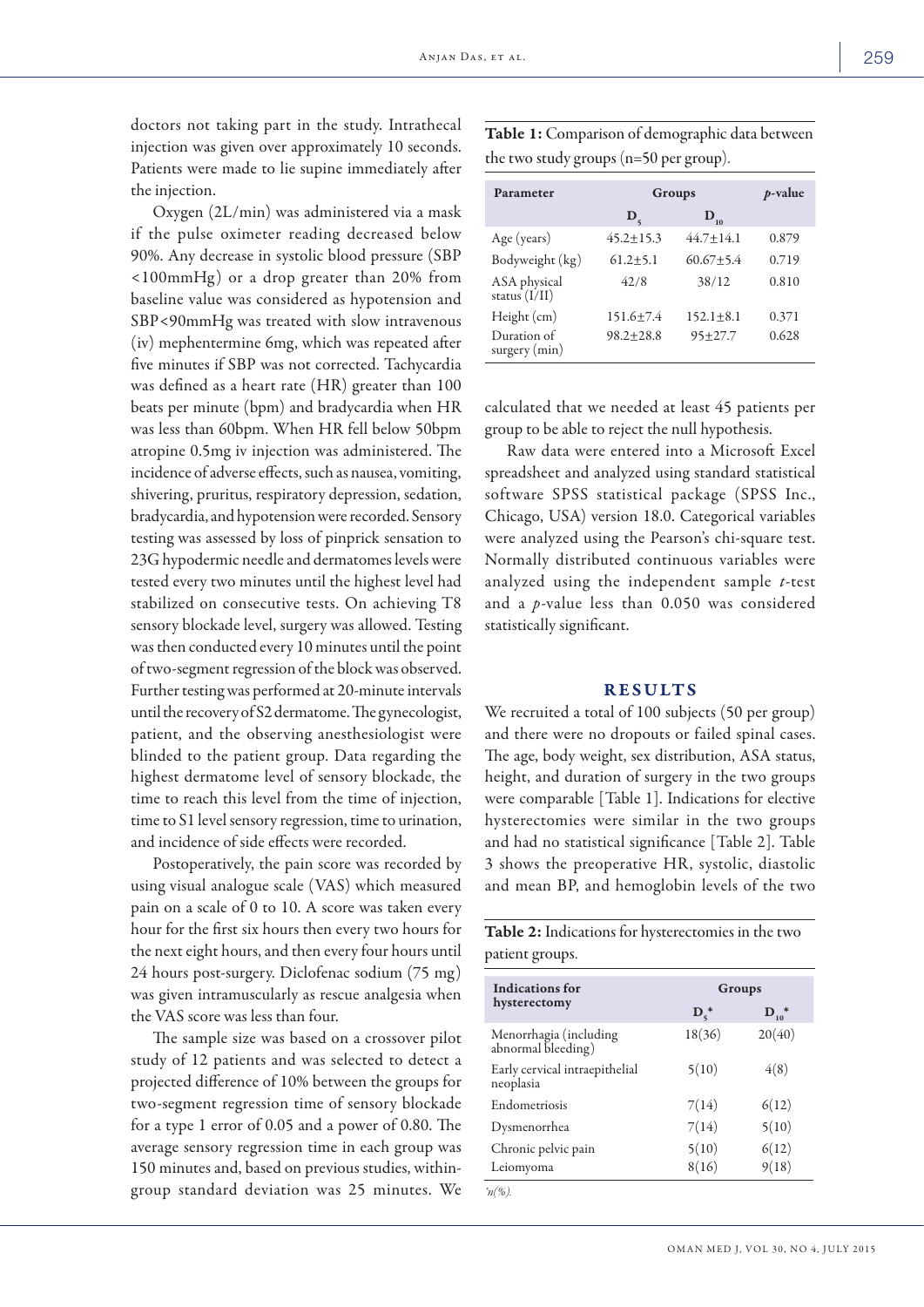| <b>Table 3:</b> Comparison of preoperative vitals between |  |
|-----------------------------------------------------------|--|
| the two study groups.                                     |  |

| Preoperative           | Groups           |                                | $p$ -value |
|------------------------|------------------|--------------------------------|------------|
| parameters             | $\mathbf{D}_e^*$ | $\mathbf{D}_{10}$ <sup>*</sup> |            |
| Hemoglobin (gm/dl)     | $10.0 \pm 1.3$   | $11.0 + 1.4$                   | 0.790      |
| Systolic BP (mm Hg)    | $121.0 + 13.8$   | $128.4 + 14.9$                 | 0.111      |
| Diastolic BP (mm Hg)   | $81.5 + 12.2$    | $87.0 + 12.9$                  | 0.194      |
| Mean arterial pressure | $92.9 + 12.4$    | $99.0 + 13.2$                  | 0.161      |
| Heart rate (bpm)       | $80.9 + 11.2$    | $77.7 \pm 11.3$                | 0.271      |
|                        |                  |                                |            |

*\*mean±SD*

groups, which were also comparable. Onset of both sensory and motor block was earlier in the  $D_{10}$ than the  $D_5$  group but they were not statistically significant (*p>*0.050). Sensory and motor block durations were greater in the  $D_{10}$  group than the  $D_{5}$ group and the results were statistically significant (*p<*0.050) [Table 4]. The mean time from subarachnoid block to first request for pain medication (i.e. the duration of analgesia) was 366.6 min in the  $D_{10}^{\phantom{\dag}}$  group but 242.2 min in the  $D_{5}^{\phantom{\dag}}$  group  $(p<0.050)$  [Table 4]. The D<sub>10</sub> group required less diclofenac sodium injection (121.3mg vs 221.1mg) as rescue analgesics than patients in the  $\mathrm{D}_{\mathsf{s}}$  group in

| <b>Table 4:</b> Characteristics of sensory and motor |  |
|------------------------------------------------------|--|
| blocks between the two study groups.                 |  |

| <b>Parameters</b>                                                         | $Group-D_{s}$     | Group- $D_{10}$  | p-value |
|---------------------------------------------------------------------------|-------------------|------------------|---------|
| Median sensory<br>block level                                             | $T7(T7 -$<br>T10) | T6 (T6–<br>T9)   | 0.071   |
| Time to sensory<br>blockade T10<br>(min)                                  | $4.8 + 0.6$       | $4.6 + 0.1$      | 0.130   |
| Time for sensory<br>regression to T10<br>(min)                            | $178.5 + 23.3$    | $259.6 \pm 21.4$ | 0.009   |
| Time for sensory<br>regression to S2<br>(min)                             | $221.4 + 22.7$    | 297.7±34.1       | 0.001   |
| Time to<br>maximum motor<br>block of modified<br>Bromage scale 3<br>(min) | $5.5 \pm 0.9$     | $5.5 + 0.9$      | 0.060   |
| Time to motor<br>recovery to<br>modified<br>Bromage scale 0<br>(min)      | $156.0 + 18.4$    | $167.0 \pm 23.8$ | 0.023   |
| Duration of<br>analgesia (min)                                            | $242.2 + 23.9$    | $366.6 + 24.4$   | 0.012   |
| Total analgesic<br>use (mg)                                               | $221.1 \pm 15.6$  | $121.3 + 5.4$    | 0.001   |



Figure 1: Comparison of heart rate (beats/min) between the two treatment groups.

the 24 hour postoperative period and this difference was statistically significant (*p<*0.050).

Figure 1 and 2 shows the HR and mean arterial pressure among the two groups, respectively. VAS scores between the two treatment groups was higher in the  $D_{5}$  group than the  $D_{10}$  group [Figure 3]. The  $D_{10}$  group suffered more from bradycardia than the D5 group (*p<*0.050). The side effects experienced by each group were comparable [Table 5].

### DISCUSSION

Hysterectomy is the second most common gynecological surgery in the United States after cesarean section.21 Nearly 40% of American women undergo hysterectomy before the age of 60.22 Of the various surgical approaches to hysterectomy (abdominal, vaginal, laparoscopic, or open) the open abdominal approach has been correlated with relatively greater postoperative pain.23

Postoperative pain and its complications can be attenuated with an appropriate perioperative analgesic regimen. Adequate pain relief reduces patients' anxiety, morbidity, duration of hospitalization, and the associated costs of care.<sup>24</sup> Regional anesthesia for major lower abdominal surgeries has long been provided by central neuraxial blockade. Various drugs have been used as adjuvant to intrathecal local anesthetics to achieve quick, dense and prolonged block, but the results were

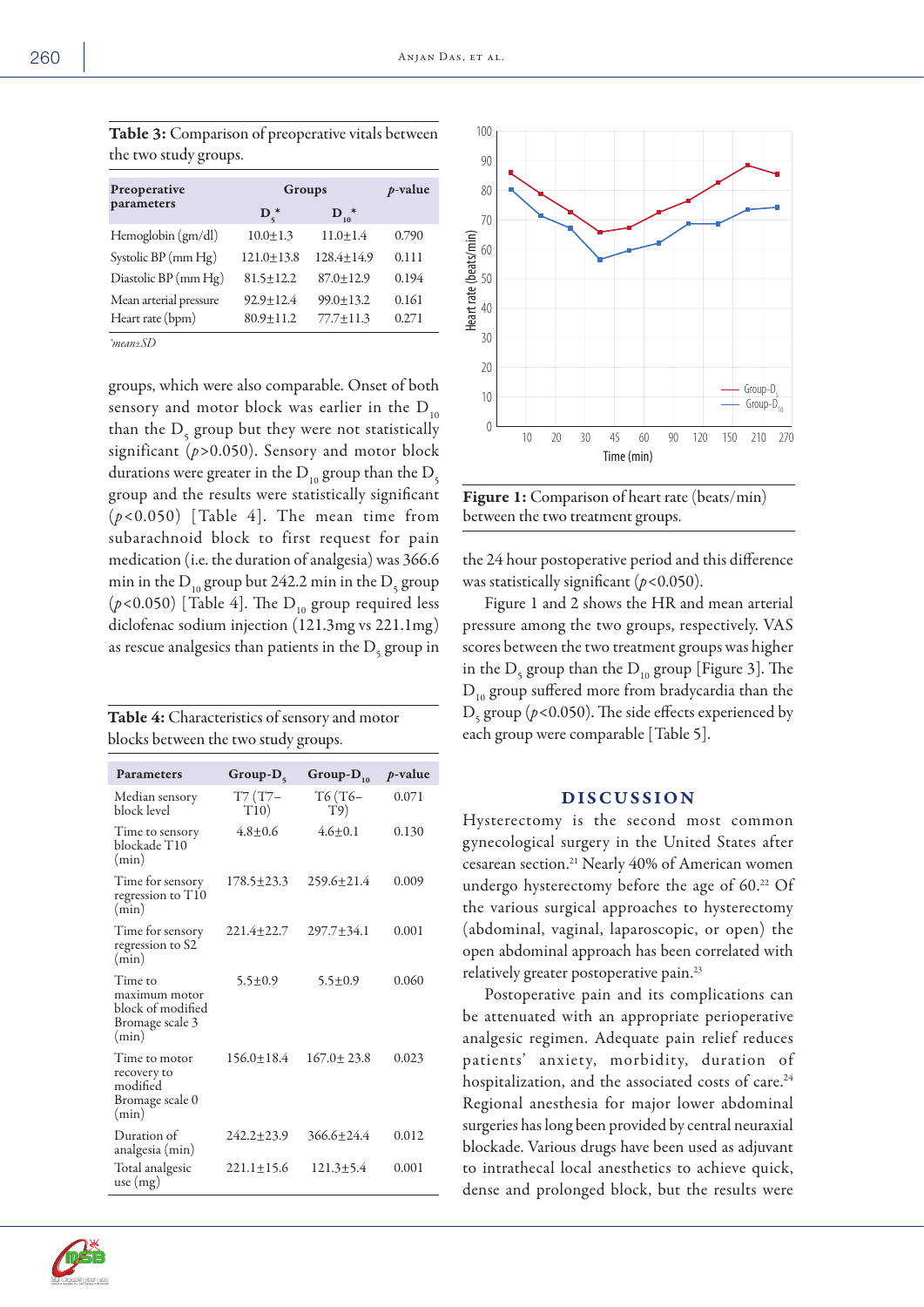

Figure 2: Comparison of mean arterial blood pressure (mmHg) between the two treatment groups.

associated with side effects. Dexmedetomidine, a highly selective,  $\alpha_{2}$ -adrenergic agonist, has analgesic, sedative, and anesthetic-sparing effects when used in systemic route.<sup>25</sup> Use of dexmedetomidine as an adjuvant mixed with local anesthetics has been



Figure 3: Comparison of visual analogue scale (VAS) score between the two treatment groups.

| <b>Parameters</b>             | Groups      |                      | <i>p</i> -value |
|-------------------------------|-------------|----------------------|-----------------|
|                               | $D_{\zeta}$ | $\mathbf{D}_{_{10}}$ |                 |
| Nausea                        | 7           | 9                    | 0.551           |
| Vomiting                      | $\Omega$    | 2                    | 0.240           |
| Shivering                     | 12          | 16                   | 0.352           |
| Bradycardia<br>(HR<60bpm)     | 22          | 27                   | 0.092           |
| Bradycardia<br>$(HR<50bpm)*$  | 6           | 14                   | 0.030           |
| Hypotension<br>(SBP<100mm Hg) | 16          | 20                   | 0.284           |

5 7 0.693

Table 5: Comparison of side effects in each group.

*HR: heart rate; SBP; systolic blood pressure*

Hypotension (SBP*<*90mm Hg)\*\*

*\*atropine required; \*\*mephenteramine required*

performed with neuraxial anesthesia in both adult and pediatric patients.17,26

In this prospective, randomized, doubleblinded trial on female patients undergoing elective hysterectomies under spinal anesthesia, we compared the effect of 5µg and 10µg of dexmedetomidine added to 15mg 0.5% hyperbaric bupivacaine intrathecally, on the onset time and duration of sensory and motor block as well as the requirement for postoperative rescue analgesic (diclofenac sodium injection) and any associated side effects.

The demographic profile, indications, and hemodynamic parameters of the two groups, which were statistically insignificant, was similar with other research investigations and provided us a uniform platform to compare the results obtained. A similar study on the role of dexmedetomidine for postoperative analgesia, also conducted with 100 patients, yielded similar results.19

The median height of sensory blockade in group  $D_{10}$  produced one segment higher block than the group  $D_5$  but the comparison is clinically and statistically insignificant (*p>*0.050). Similarly, Gupta et al,<sup>19</sup> found that the addition of  $5\mu$ g dexmedetomidine to intrathecal ropivacaine produced one segment higher sensory block than placebo and the results were clinically insignificant.

The median time taken to achieve T10 level sensory block was earlier in the  $D_{10}$  group than the  $D<sub>5</sub>$  group (4.6 min and 4.8 min, respectively). Similarly, time for maximum motor block of modified Bromage scale 3 was earlier in the  $D_{10}$ group than the  $D<sub>5</sub>$  group (5.46 min and 5.54 min,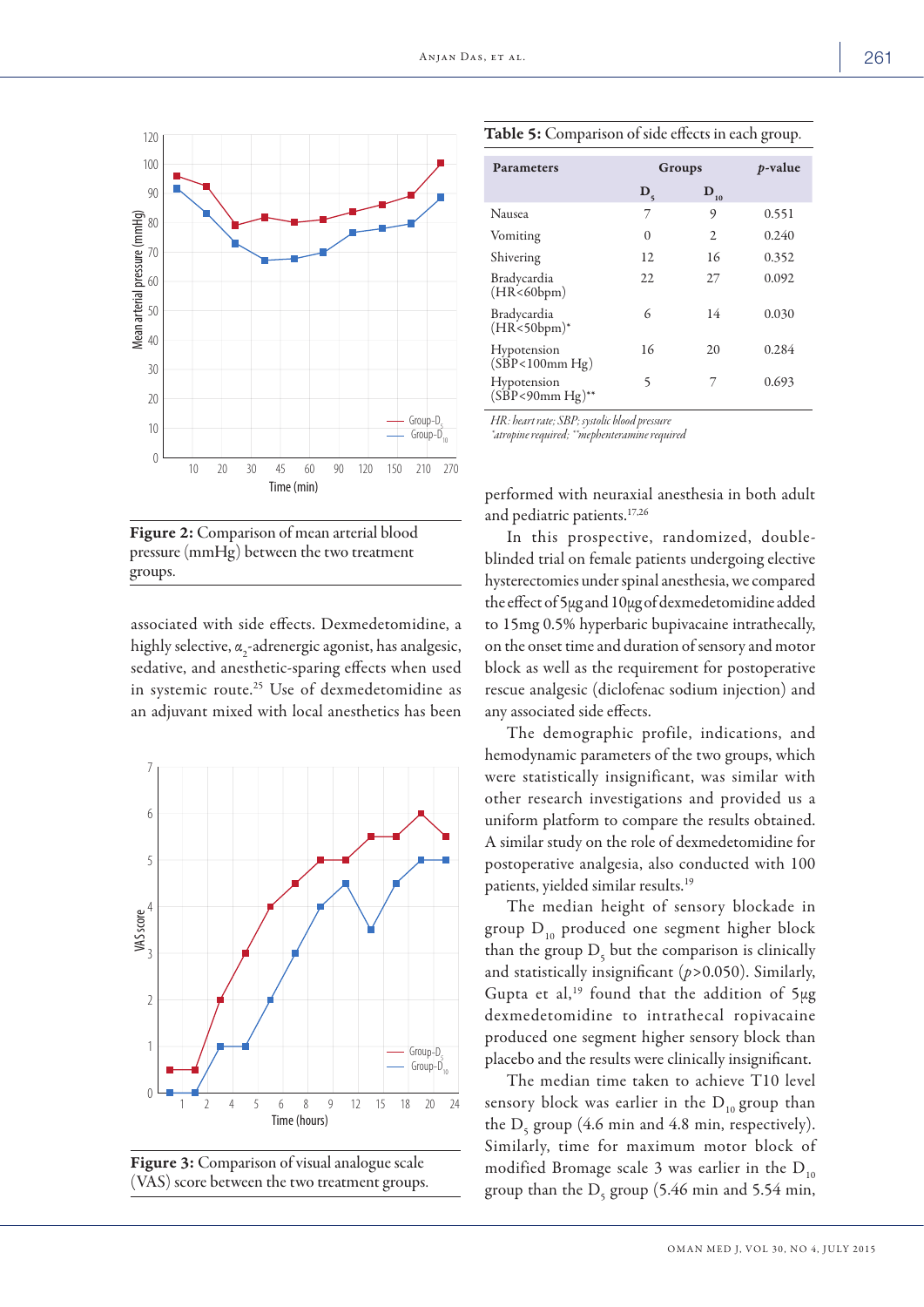respectively). However, in neither case were we able to demonstrate statistical significance. Although our results were similar to that of Esmaoğlu et al,<sup>27</sup> who found the onset of sensory and motor blocks was earlier in dexmedetomidine group, their results were statistically significant. Another study also found that dexmedetomidine produced earlier onset of sensory and motor block in a dose-dependent manner for patients with urological operations.<sup>18</sup> In our study, sensory regression time to T10 and S2 were significantly delayed in the  $D_{10}$  group compared to the  $D_5$  group (259.6 min vs. 178.5 min and 297.7 min vs. 221.35 min, respectively) which means increased dexmedetomidine in the subarachnoid space produced a more sustained sensory block. Again, motor block regression to modified Bromage 0 was significantly prolonged in the  $D_{10}$  group compared to the  $D_5$  group (167.08 min vs. 156 min, respectively). Gupta et al,<sup>19</sup> found that sensory block regression was significantly slower with the addition of intrathecal dexmedetomidine when compared to ropivacaine alone, as both time to two segment regressions and time to S2 regression were significantly delayed with intrathecal dexmedetomidine. Esmaoglu et al,<sup>27</sup> also found that addition of dexmedetomidine to levobupivacaine caused a significant delay in sensory as well as motor block regression for the patients undergoing transurethral endoscopic surgery. Eid et al, $^{28}$  also concluded that  $15\mu$ g intrathecal dexmedetomidine with bupivacaine significantly prolonged the time to two segment regression, sensory regression to S1 and regression of motor block to modified Bromage 0 in a dose dependent manner compared to the 10µg dexmedetomidine and saline control group. The authors also found that addition of dexmedetomidine intrathecally caused prolongation of first rescue analgesic requirement significantly and this prolongation occured in a dose dependent manner.<sup>28</sup>

In our study, mean duration of analgesia in the  $D_{10}$  and  $D_{5}$  group was 366.6 min and 242.1 min, respectively (*p<*0.050)[Table 4]. Gupta et al,19 found that the duration of analgesia was significantly prolonged with the addition of intrathecal dexmedetomidine compared to use of ropivacaine alone intrathecally (478.4±20.9 min and 241.7±21.7 min, respectively). A meta-analysis of use of dexmedetomidine in regional anesthesia stated that the sensory duration, motor blockade

and request for rescue analgesia was prolonged in the dexmedetomidine group.29

In our study, the analgesic effect of intrathecal bupivacaine was potentiated in a dose dependent manner by intrathecal adjuvant dexmedetomidine. Patients in the  $D_{10}$  group required significantly less diclofenac sodium injection (121.3mg vs. 221.1mg) in the first 24 hours of the postoperative period than patients in the D<sub>5</sub> group (*p*<0.010). Gupta et al,19observed less diclofenac sodium consumption in intrathecally dexmedetomidine, ropivacaine treated group than ropivacaine (0.9mg vs. 2.7mg) alone. Diclofenac consumption was reduced in a dose dependent manner after intrathecal dexmedetomidine administration in another study.<sup>28</sup>

Bradycardia was observed in both the  $D_{10}$  and  $D_{5}$ groups (27 vs. 22 patients, respectively) of which 14 patients in  $D_{10}$  group required atropine (0.6mg iv) injection and six patients in the  $D<sub>5</sub>$  group required active management. This side effect was found to be statistically as well as clinically significant. Other side effects, including hypotension, nausea, vomiting, and shivering, were noted in both the groups but were statistically insignificant. Other authors also observed similar side effects without any significant difference between the two groups.<sup>19,27</sup> The occurrence of hypotension and bradycardia in our study was possibly due to the higher dose of dexmedetomidine in  $D_{10}$  group.

Although the mechanism is unclear, the use of intrathecal alpha-2 adrenoceptor agonists like dexmedetomidine prolongs the motor and sensory block duration of local anesthetics. Dexmedetomidine acts by binding to presynaptic C-fibers and postsynaptic dorsal horn neurons. Intrathecal alpha-2 adrenoceptor agonists act by depressing the release of C-fiber transmitters and by hyperpolarizing postsynaptic dorsal horn neurons.30 The antinociceptive effect may explain the prolongation of the sensory block when added to spinal anesthetics. The prolongation of the motor block of spinal anesthetics may result from the binding of alpha-2 adrenoceptor agonists to motor neurons in the dorsal horn.<sup>31</sup>

#### **CONCLUSION**

The use of  $10\mu$ g dexmedetomidine compared to 5µg dexmedetomidine to adjuvant hyperbaric